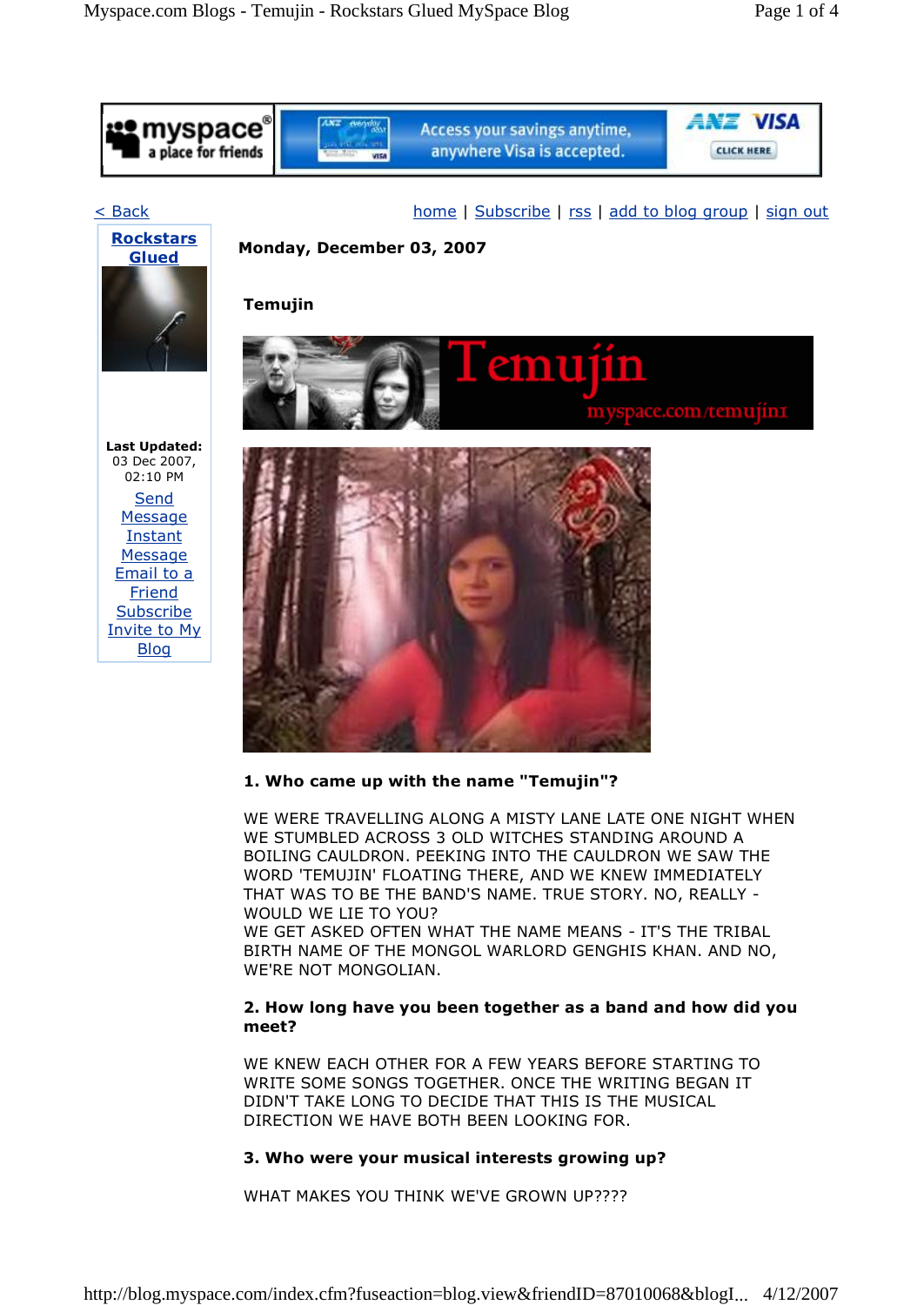KARL IS FIRMLY FROM A 'CLASSIC METAL' BACKGROUND - MOTORHEAD, ANTHRAX, IRON MAIDEN, EVEN BACK TO THIN LIZZY. ADD SOME RAMMSTEIN, DISTURBED. THEN MIX IN SOME RAMONES AND HAWKWIND FOR VARIETY. A DASH OF LACUNA COIL TO TOP IT OFF.

KELLY NEVER TIRES OF BAD RELIGION, DISTURBED, BAD RELIGION, FOO FIGHTERS, BAD RELIGION, EVANESCENCE, BAD RELIGION ... YOU GET THE IDEA. SHE DENIES RUMOURS OF AN EARLY INTEREST IN BON JOVI - LIES, AND YOU HAVE NO PROOF!!

### **4. Make your own Concert Bill. Who would be on it and why?**

\* ALICE IN CHAINS WERE A GREAT LIVE BAND - LETS OPEN WITH THEM

\* ANTHRAX (WITH JOHN BUSH) - MOSH 'TIL YOU DROP! \* DISTURBED - AMAZING BAND IN THE STUDIO, EVEN BETTER LIVE. ONE OF THE TRACKS ON "1000 TEARS" IS WRITTEN ABOUT A DISTURBED GIG IN UPSTATE NEW YORK (WE'RE NOT TELLING WHICH ONE)

#### **5. What is your ultimate goal as a band?**

TO MAKE THE NEXT SONG WE WRITE THE BEST SONG WE'VE EVER WRITTEN. WRITING IS A NEVER ENDING PROCESS - THERE'S ALWAYS SOMETHING NEW TO TRY, SOMETHING NEW TO LEARN.

### **6. Describe your music in three words...**

BETTER THAN SEX.

# **7. Who does your writing? One person, or do you collaborate?**

ALL SONGS ARE WRITTEN BY BOTH OF US. MOST OF THE LYRICS ARE KELLY'S. WE MOSTLY START WITH A MUSICAL IDEA, WORK ON THE INSTRUMENTATION, THEN INTRODUCE SOME LYRICS AND VOCAL MELODIES.

# **8. What is coming up for you guys? Plug away!**

RIGHT NOW WE'RE PROMOTING THE HELL OUT OF THE CD. WE'RE HAD HUGE INTEREST WORLD WIDE, AND IT'S SO TIME CONSUMING TRYING TO KEEP UP WITH EVERYTHING - MANUFACTURING, DISTRIBUTION, PROMOTION. COME TO THINK OF IT ... MAYBE THAT'S WHAT RECORD LABELS ARE FOR? ANY LABELS OUT THERE READING THIS ...

THERE HAVE BEEN A FEW DISCUSSIONS ABOUT POSSIBLE MOVIE SOUNDTRACK TIE-INS, BUT NOTHIING EVEN CLOSE TO CONFIRMED AS YET. WE'D LOVE TO GET THAT SORTED IF POSSIBLE. WE HAVE ALSO BEEN LOOKING INTO A SELF-FUNDED VIDEO CLIP FOR PROMOTION. THAT'S ALSO STILL VERY MUCH A CONCEPT AT THIS STAGE - VIDEOS AREN'T CHEAP. BUT WE'LL KNOW MORE TOWARDS THE END OF THE YEAR, AND WE'RE HOPEFULL.

WE'VE ALSO STARTED WRITING SOME TRACKS FOR THE NEXT CD. PLENTY OF IDEAS, AND IT'S ALWAYS EXCITING WORKING ON NEW MATERIAL. WE'RE PLANNING A MID-2008 DATE FOR THAT AT THIS STAGE.

# **9. What would you like to see change in the music industry?**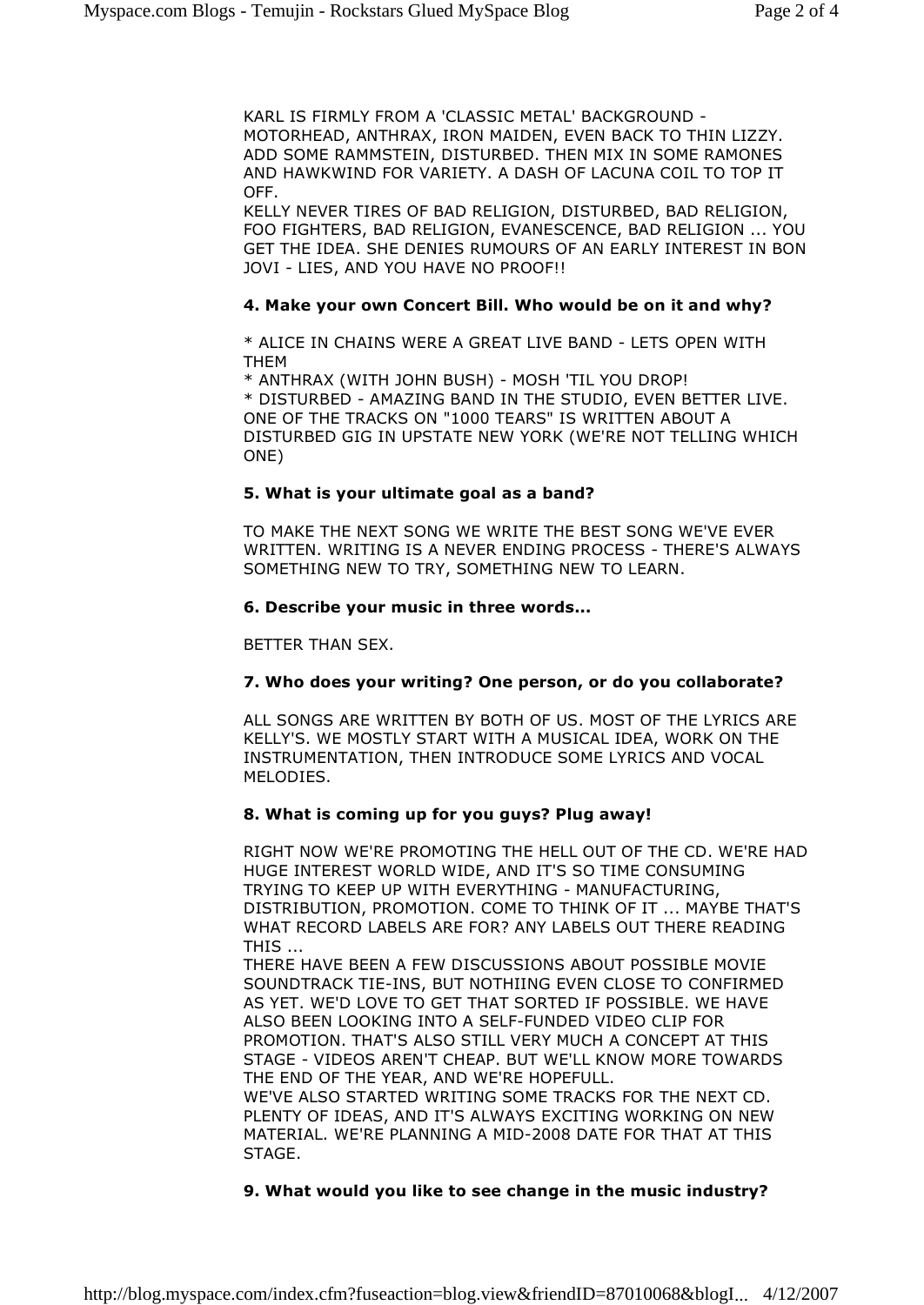WE'D LIKE TO CHANGE THE OWNERSHIP THE MUSIC INDUSTRY - TO US! THEN WE COULD EXPLOIT 1,000S OF MUSICIANS DAILY, AND ATTEND AWARDS CEREMONIES IN STRETCH LIMOS. OOPS ... SORRY, DID WE SAY THAT OUT LOUD? WHAT WOULD WE REALLY CHANGE IN THE MUSIC BUSINESS? MAYBE TRY TO SHIFT THE FOCUS A BIT MORE BACK TO THE 'MUSIC' AND LESS ON THE 'BUSINESS' - THE BALANCE SEEMS A LITTLE OFF CENTER RIGHT NOW.

#### **10. Fill in the Blank: Hello, My name is\_\_\_\_\_\_\_\_ and I am a great \_\_\_\_\_\_\_\_!**

HELLO, MY NAME IS KARL AND I AM A GREAT FAN OF KELLY'S VOCAL STYLE.

HELLO, MY NAME IS KELLY AND I AM A GREAT BELIEVER IN EVERYONE MAKING MUSIC A HUGE PART OF LIFE - KEEP IN LOUD!

### **11. What has been the most memorable moment for you as a band?**

FINALLY RELEASING THE CD, AND WATCHING THE RESPONSE. WE'RE HONOURED THAT SO MANY PEOPLE SEEM TO FIND SOMETHING TO LIKE IN WHAT WE DO.

### **12. You wake up to the news that music has been banned around the world. What do you do?**

JOIN THE REVOLUTIONARY UNDERGROUND, START A PIRATE RADIO STATION BEAMING METAL MUSIC DIRECT TO THE FANS, AND WORK TO OVERTURN THE BAN ... EXCEPT FOR COUNTRY AND WESTERN (PERHAPS BANNING THAT ISN'T SUCH A BAD IDEA????)

### **13. What do you feel that myspace or the internet in general has done for bands? Pro or Con....**

WELL, FOR A BAND LIKE US IT'S A HUGE PRO. BEING BASED IN AUSTRALIA MEANS WE ARE ABOUT AS FAR AWAY FROM EVERYWEHRE AS YOU CAN GET, AND THE INTERNET AND MYSPACE GIVE US AN AMAZING ACCESS TO PEOPLE AROUND THE WORLD. WE'VE BEEN ABLE TO FIND AND INTERACT WITH SO MANY GREAT PEOPLE THROUGH MYSPACE - WE'VE MADE SOME VERY GOOD FRIENDS SINCE WE'VE BEEN HERE. AND THE INTERNET HAS MADE INDEPENDENT DISTRIBUTION SO MUCH MORE VIABLE THAN IT WAS 10 YEARS AGO. IT'S STILL HARD, BUT AT LEAST NOW IT'S DIFFICULT RATHER THAN IMPOSSIBLE.

### **14. When did each of you know you would make music your career?**

MUSIC AS A LIFETIME PASSION - WE'VE BOTH WANTED THIS SINCE THE EARLIEST DAYS. MUSIC AS A CAREER - WE'LL LET YOU KNOW ONCE WE GET THERE! LIFE AS AN UNSIGNED BAND ISN'T REALLY A CAREER -IT'S A STRUGGLE MUCH OF THE TIME. YET WELL WORTH THE EFFORT - WE'RE LOVING IT, AND WE HAVE ONLY JUST BEGUN THE TEMUJIN JOURNEY.

# **15. If you could go into the studio and record/write with**